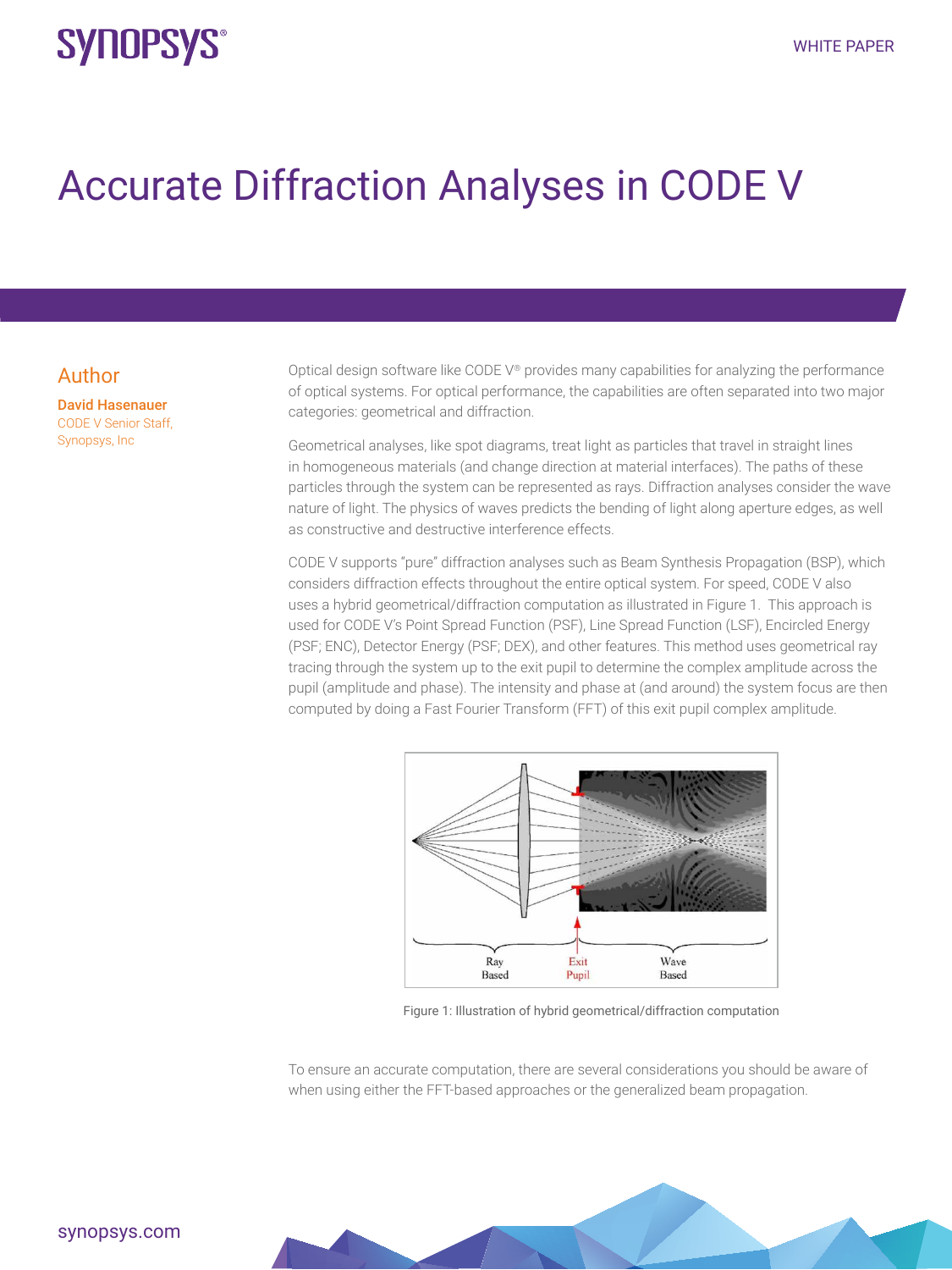## Accurate FFT-Based Diffraction Calculations

When using the FFT-based diffraction features, CODE V automatically handles several computational details:

- The ray grid used to determine the complex amplitude in the exit pupil is distributed evenly in direction cosine space. Each ray then represents equal projected solid angle and the intensity computation can be accurately done. For systems with pupil aberration between the entrance and exit pupils, this means that the ray grid in the entrance pupil will be distorted to achieve the needed equi-direction cosine distribution in the exit pupil.
- CODE V automatically includes obliquity factors so that the correct PSF is computed even if the image plane is tilted relative to the incoming wavefront.

There are three interdependent user inputs associated with the FFT-based analyses. The default values work well for many systems, but you should verify that the inputs will provide results with the desired accuracy based on their system attributes. The inputs are:

- Transform Grid Size (TGR)—TGR defines the number of sample points (rays) along one direction of a square grid, traced to the exit pupil. It also defines the number of sample points across the image area used for representing the PSF. The default is 128, resulting in 16,384 rays. The TGR value must be a power of 2.
- Number of Rays across Diameter (NRD)—NRD defines the number of sample points across the entrance pupil. For reasons that we will describe later, this is a smaller number than the transform grid size. The default is the TGR/2.
- The grid separation of sample points across the image area (GRI)—GRI is an alternate input to NRD, and defines the separation of sample points across the PSF. You can define NRD or GRI, but not both.

These inputs are related as shown in this equation: GRI =  $\lambda$  (f/#) (NRD / TGR). Figure 2 illustrates the interdependency of TGR, NRD and GRI. The default GRI results in approximately 5-samples across the Airy disk of a diffraction limited spot.



Figure 2: Interdependency of TGR, NRD and GRI for FFT-based analysis

To compute an accurate PSF, the following four conditions must be met:

- 1. A large enough NRD so that the system aperture shapes are adequately sampled
	- a.An adequately sampled pupil is particularly important for systems with oddly shaped apertures or obscurations
- 2. A large enough NRD so that the optical path difference (OPD) change between adjacent rays is less than 0.5 waves
	- a.Keeping the OPD change < 0.5-waves prevents erroneous artifacts from being computed/displayed (aliasing)
	- b.This condition suggests that an aberrated system likely needs a higher NRD versus a well-corrected system, for similar accuracy
- 3. A large enough patch at the image (Image Patch = TGR\*GRI) so that there is zero energy at the edge of the grid
	- a.An adequately sized image patch is also needed to prevent erroneous artifacts from being computed/displayed (aliasing)
	- b.CODE V will warn you if the energy at the edge of the grid is above a threshold. When you receive this error, increase the TGR or increase the GRI value
- 4. A small enough GRI so that the details of the PSF are adequately sampled
	- a.This is really a user choice based on the detail needed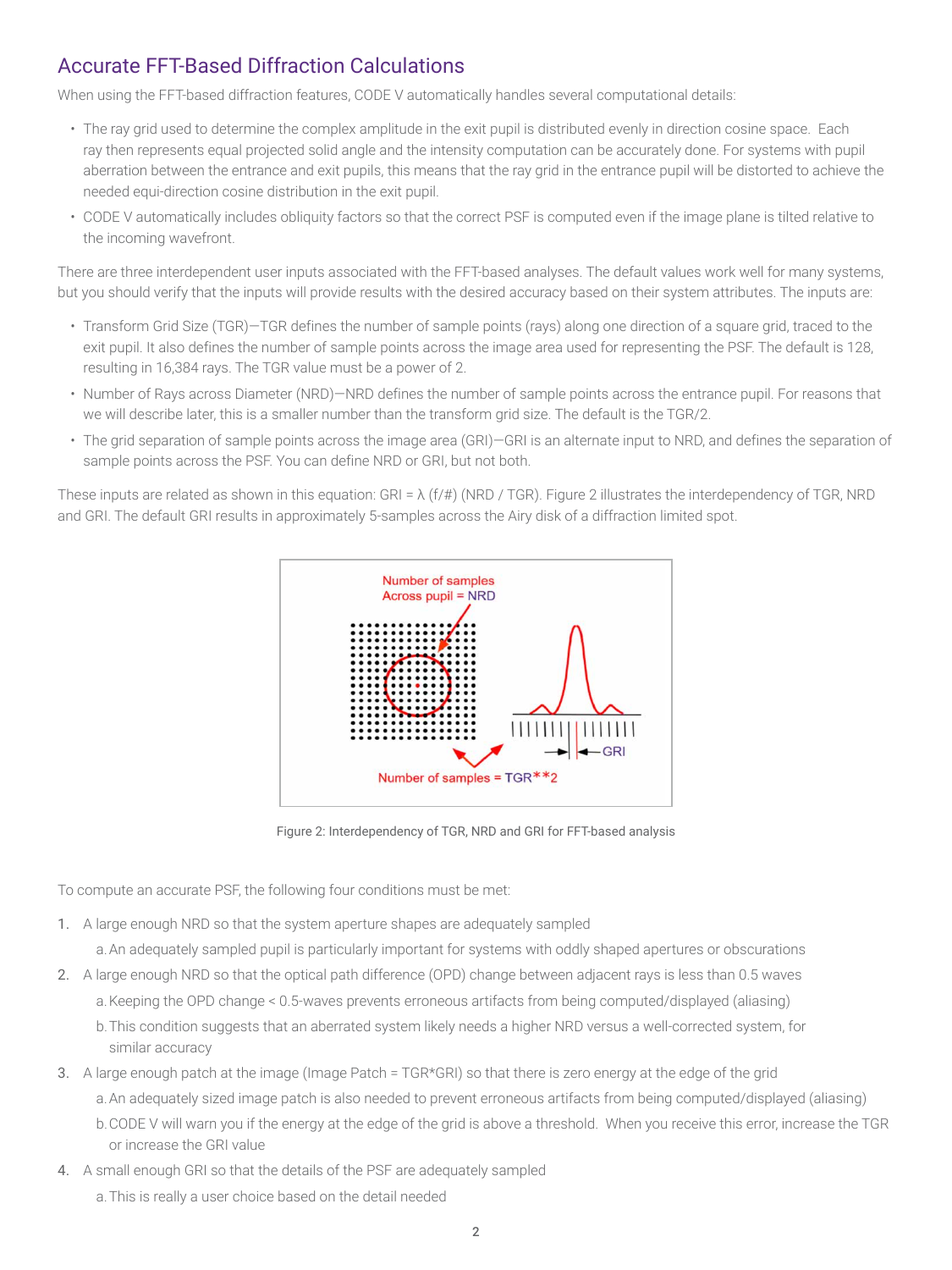Since a larger NRD means a larger GRI (for a constant TGR), the only way to maintain or increase sampling of the system apertures and also get a smaller GRI (for more detail in the PSF), is to increase the transform grid size.

To verify that the OPD between adjacent sample points is < 0.5 waves, you can use the CODE V Pupil Map (PMA) feature. PMA will print out and plot the wavefront OPD map for each field at each wavelength. The units are 0.01-waves, so the value difference between adjacent sample points should be < 50, as shown in Figure 3.



Figure 3: Wavefront OPD map at the Exit Pupil

In the data shown in red boxes in Figure 3, there are differences as large as 107 (> 1-wave) between points. To correct this, you would increase the NRD. However, if the TGR is kept constant, the grid spacing at the image will get larger. Alternatively, you can increase both the TGR and the NRD by the same factor, which will keep the image grid the same (but cover a larger area at the image). Figure 4 shows an example.



Figure 4: Increasing both TGR and NRD by the same factor covers a larger area at the image and maintains the image grid

It is important to think about these considerations, and their interdependence, when choosing inputs for your system.

### Accurate Generalized Beam Propagation Analysis

CODE V Beam Synthesis Propagation (BSP) operates very differently than FFT-based diffraction computations. BSP is a beamletbased propagator and models diffraction effects throughout the entire system. The input optical field (shown in red in Figure 5) is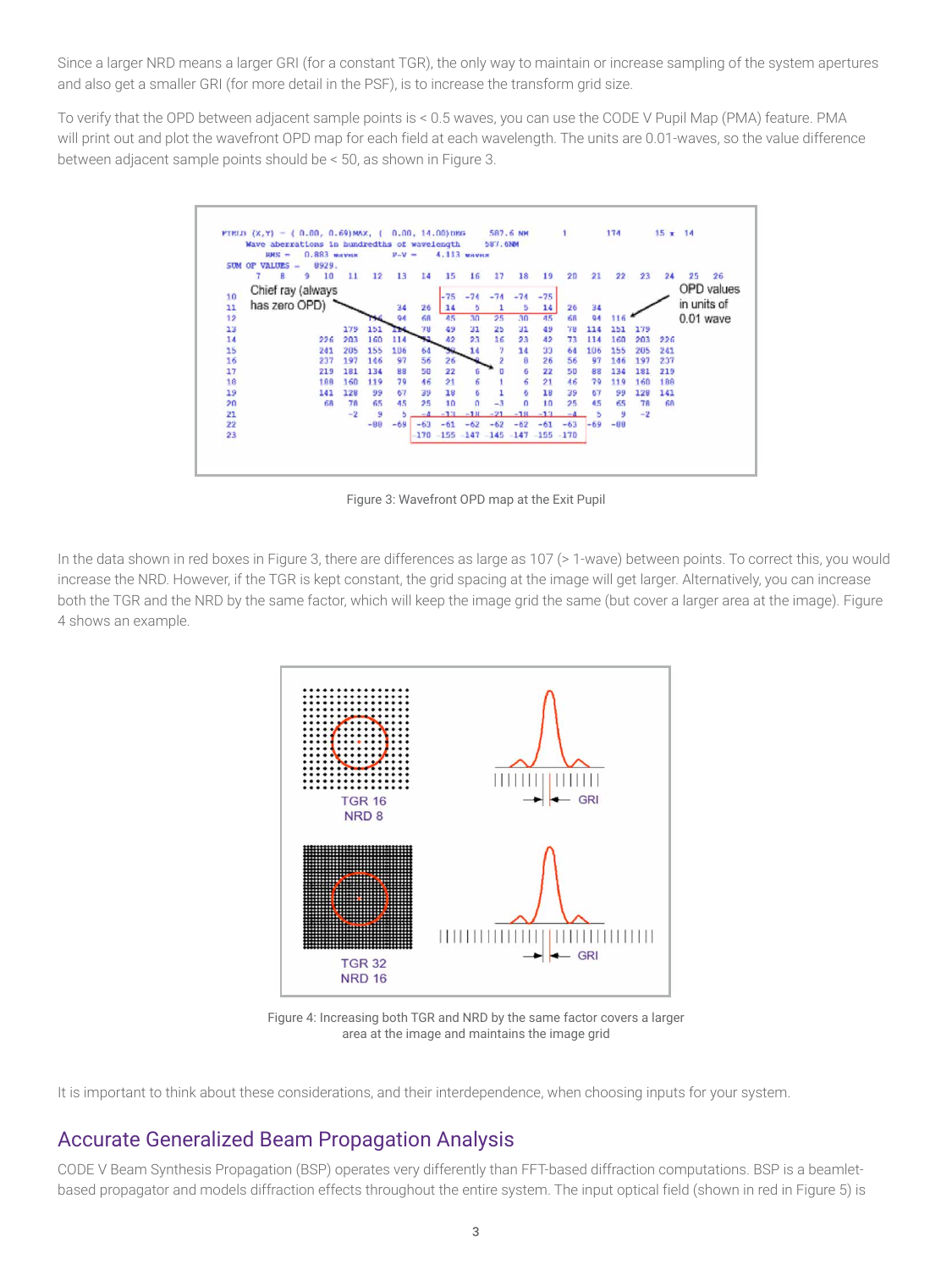represented as a coherent summation of smaller beamlets (one of which is shown in blue). The individual beamlets are propagated through the system and all the beamlets are coherently summed to determine the optical field (and resulting intensity, amplitude, irradiance, phase, etc.) at any point in the system.



Figure 5: CODE V BSP represents the optical field by a coherent summation of individual beamlets

With a beamlet-based propagator, each beamlet carries a known amount of energy, so the pupil mapping used for the FFT-based analysis is not necessary. While there are many possible inputs and controls, BSP has a feature called Pre-Analysis that will determine optimal inputs based on your system, as well as the output you request. Pre-Analysis makes BSP very easy to use. The feature will recommend the initial sampling (i.e., number of beamlets) and whether resampling is required in the system (i.e., re-representing the optical field within the system with a new set of beamlets); this can, for example, avoid aberrated beamlets that decrease the accuracy of the calculation. Pre-Analysis will also indicate areas in the system where diffraction from aperture edges needs to be accounted for (clip checking). All of these parameters are included in BSP's propagation controls.

Pre-Analysis will also recommend output grid definitions. As mentioned previously, the set of beamlets are coherently summed at the location of interest to determine output. This coherent summation can be done on a coarse grid -- showing rough detail -- or on a fine grid to show fine detail, but the summation takes longer. If you ever see a result from BSP that you suspect is not correct, always start by increasing the output grid sampling. Never start by changing the propagation controls! As an example, if you propagate a Gaussian beam through the CODE V ball sample lens, you can use Pre-Analysis to determine the propagation controls and output grid sampling.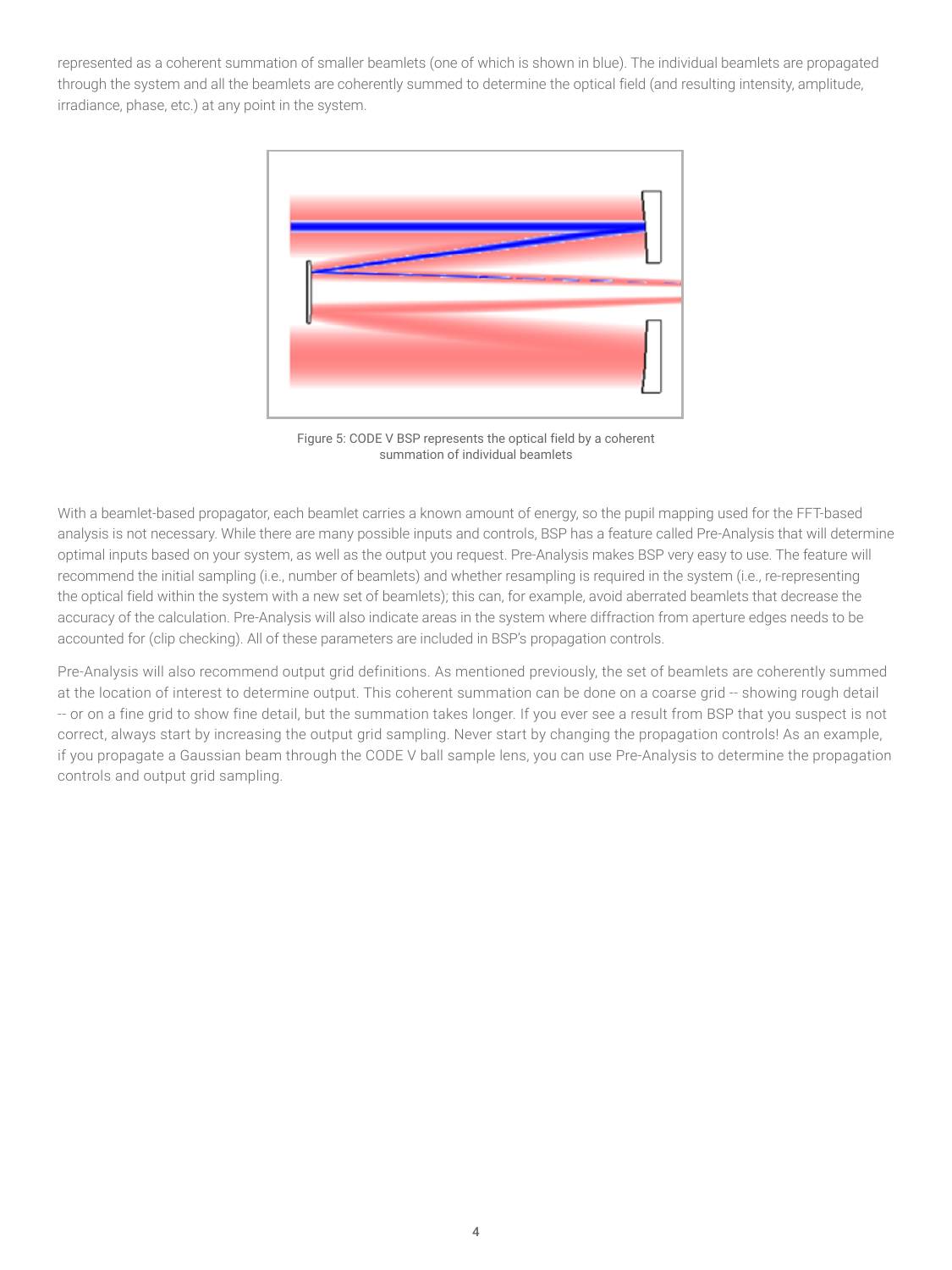| Input Beam                         | Output                         |                                                                                               |                           |               |                    | Pre-Analysis * Propagation Controls * Output Grid Definitions/Time Estimate |                                          |              |      |
|------------------------------------|--------------------------------|-----------------------------------------------------------------------------------------------|---------------------------|---------------|--------------------|-----------------------------------------------------------------------------|------------------------------------------|--------------|------|
|                                    |                                | Inputs can be generated by Pre-Analysis. If Pre-Analysis is run, the inputs will be replaced. |                           |               |                    |                                                                             |                                          |              |      |
| Input Field                        |                                |                                                                                               |                           |               |                    |                                                                             |                                          |              |      |
|                                    | Number of rings                | $\overline{2}$                                                                                |                           |               |                    |                                                                             |                                          |              |      |
|                                    | Far Field Gaussian Beam        |                                                                                               |                           |               |                    |                                                                             |                                          |              |      |
| Resampling                         |                                |                                                                                               |                           |               |                    |                                                                             |                                          |              |      |
|                                    | Near/Far                       |                                                                                               | Start Surface End Surface | Start Zoom    | End Zoom           | X Points                                                                    | Y Points                                 | X Offset     |      |
| 1                                  | Near Field                     | Stop                                                                                          | Stop                      | 1 - Ball lens | 1 - Ball lens<br>× | 29                                                                          | 29                                       | 0.0000       |      |
| $\vert$ <                          |                                |                                                                                               |                           |               |                    |                                                                             |                                          | $\mathbf{z}$ |      |
|                                    |                                |                                                                                               |                           |               |                    |                                                                             |                                          |              |      |
|                                    | Enable Aperture Clip Checking  |                                                                                               |                           |               |                    |                                                                             |                                          |              |      |
|                                    | Clipping<br>Control            |                                                                                               | Start Surface End Surface | Start Zoom    | End Zoom           |                                                                             |                                          |              | ×    |
| л                                  | 2.0000                         | Stop                                                                                          | Stop                      | 1 - Ball lens | *1 - Ball lens     |                                                                             |                                          |              |      |
|                                    |                                |                                                                                               |                           |               |                    |                                                                             |                                          |              |      |
|                                    |                                |                                                                                               |                           |               |                    |                                                                             |                                          |              |      |
| $\hat{~}$                          |                                |                                                                                               |                           |               |                    |                                                                             |                                          |              |      |
| Beamlet Depth                      |                                | $\vert$ 1<br>$\checkmark$                                                                     |                           |               |                    |                                                                             |                                          |              |      |
|                                    |                                |                                                                                               |                           |               |                    |                                                                             |                                          |              |      |
|                                    |                                |                                                                                               |                           |               |                    |                                                                             | Transmission Variation Checking Controls |              |      |
|                                    |                                |                                                                                               |                           |               |                    | OK                                                                          |                                          | Cancel       | Help |
| Save/Load Settings<br>Output Grids |                                |                                                                                               |                           |               |                    |                                                                             |                                          |              |      |
|                                    |                                | Inputs can be generated by Pre-Analysis. If Pre-Analysis is run, the inputs will be replaced. |                           |               |                    |                                                                             |                                          |              |      |
|                                    | Grid sampling for Chart/Output |                                                                                               |                           |               |                    |                                                                             |                                          |              |      |

Figure 6: BSP Pre-analysis generated Propagation Controls & Output Grids for the CODE V Ball Coupler sample lens

The Pre-Analysis suggested doing the coherent summation of beamlets on a grid of 53x53 points over a 0.17x0.17 mm square, to generate the output. This suggestion is based on a defining a coarse grid to show the large-scale detail in the resulting intensity at the image surface. If you zoom in, the result in Figure 7 does not show the expected rotational symmetry that should occur based on the geometry of the system.



Figure 7: Intensity at image surface for ball sample lens with 53x53 output grid